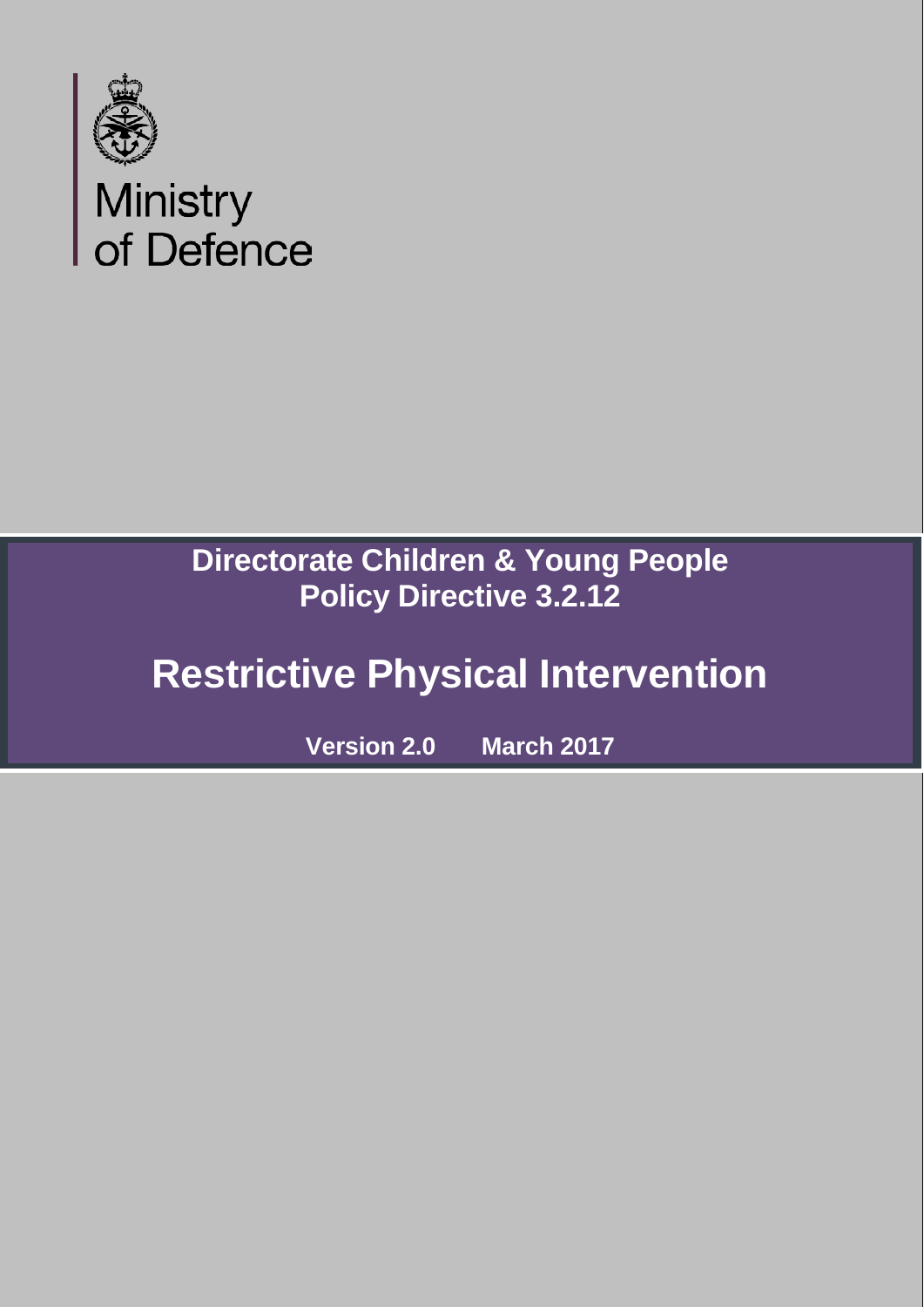## <span id="page-1-0"></span>**Preface**

## <span id="page-1-1"></span>**Authorisation**

1. This DCYP Policy Directive has been authorised for use by the Director, Children & Young People.

## <span id="page-1-2"></span>**Coherence with other Policy and Guidance**

2. Where applicable, this document contains links to other relevant policies (including JSPs and Other Government Departments), as listed below

| <b>Related Policy and/or</b><br><b>Documents</b> | <b>Title</b>                                                                                                                                                                                                                         |
|--------------------------------------------------|--------------------------------------------------------------------------------------------------------------------------------------------------------------------------------------------------------------------------------------|
| <b>DCYP Policy Directive</b><br>3.2.2            | <b>MOD Schools Allegations against staff</b>                                                                                                                                                                                         |
| <b>DCYP Policy Directive</b><br>3.2.10           | <b>Managing Challenging Behaviour</b>                                                                                                                                                                                                |
| <b>DfE 2013</b>                                  | Use of reasonable force: Advice for Head Teachers, staff and<br><b>Governing Bodies</b>                                                                                                                                              |
| <b>DfE</b>                                       | <b>The Education Act, 1996</b>                                                                                                                                                                                                       |
| <b>DfE</b>                                       | <b>Education and Inspections Act, 2006</b>                                                                                                                                                                                           |
| <b>DfE 2002</b>                                  | Guidance on the Use of Restrictive Physical Interventions for Staff<br>Working with Children and Adults who display Extreme Behaviour in<br><b>Association with Learning Disability and/or Autistic Spectrum</b><br>Disorders (2002) |
| Southampton City<br>Council, 2011                | <b>Physical Intervention Guidelines for schools</b>                                                                                                                                                                                  |
| DfE                                              | Screening, searching and confiscation advice for Head Teachers,<br>staff and Governing Bodies                                                                                                                                        |
| Annex A                                          | <b>Risk Assessment</b>                                                                                                                                                                                                               |
| Annex B                                          | Positive Handling Plan                                                                                                                                                                                                               |
| Annex C                                          | Report of an Incident Involving Physical Intervention                                                                                                                                                                                |

### <span id="page-1-3"></span>**Further Advice and Feedback - Contacts**

3. The owner of this DCYP Policy Directive is the Senior Principal MOD Schools. For further information on any aspect of this guide, or questions not answered within the subsequent sections, or to provide feedback on the content, contact:

| <b>Job Title/E-mail</b>                                                      | <b>Project focus</b> | <b>Phone</b>        |
|------------------------------------------------------------------------------|----------------------|---------------------|
| <b>Principal Education Psychologist</b><br>DCYP-SCE-PFS-<br>PrinEdPsy@mod.uk | DCYP MOD Schools     | +44 (0)1980 61 8919 |

### <span id="page-1-4"></span>**Review Date**

4. This Policy Directive will be reviewed in March 2019.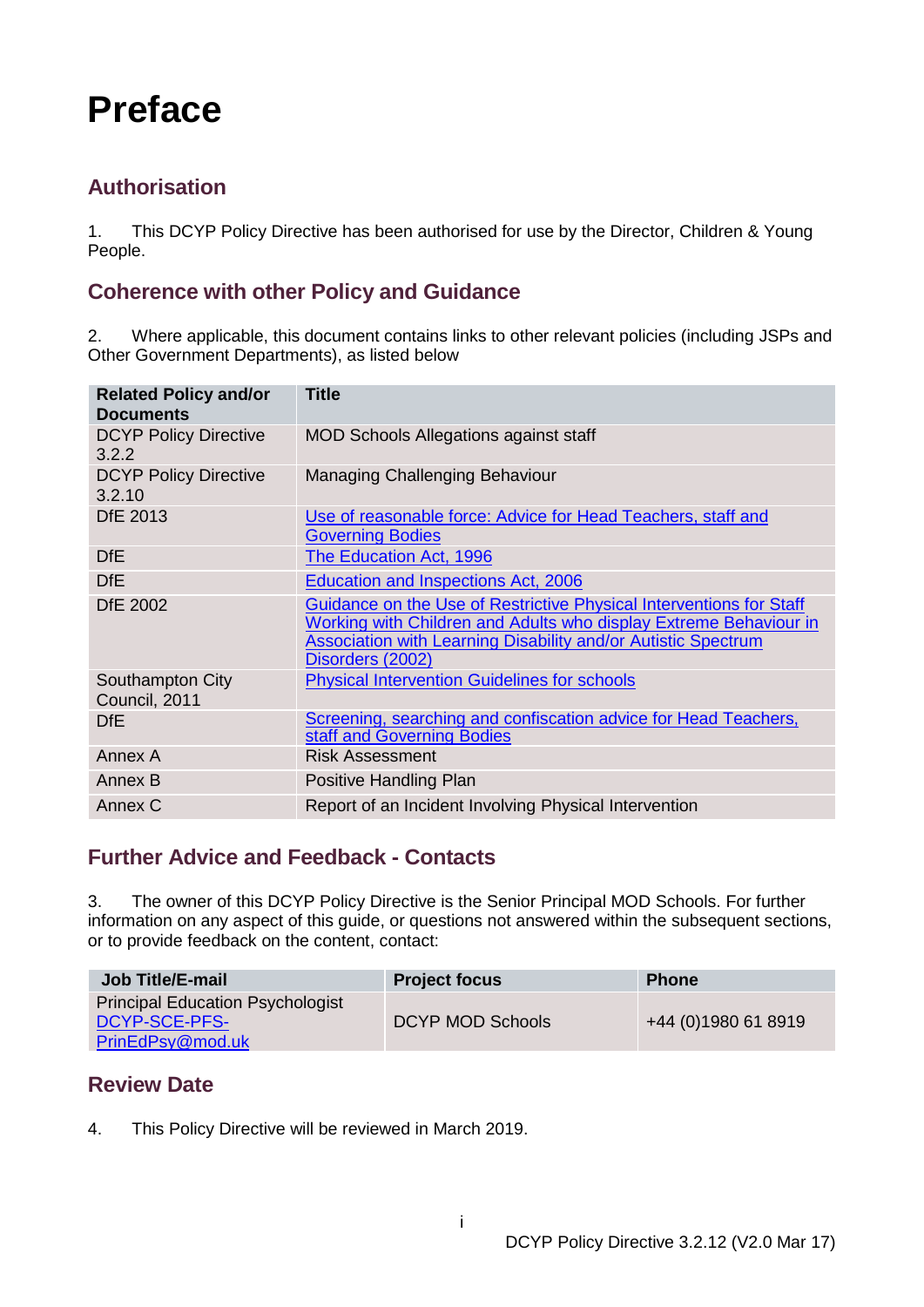## <span id="page-2-0"></span>**Contents**

| <b>Restrictive Physical Intervention in Schools: DCYP Policy for Schools. 2</b> |  |
|---------------------------------------------------------------------------------|--|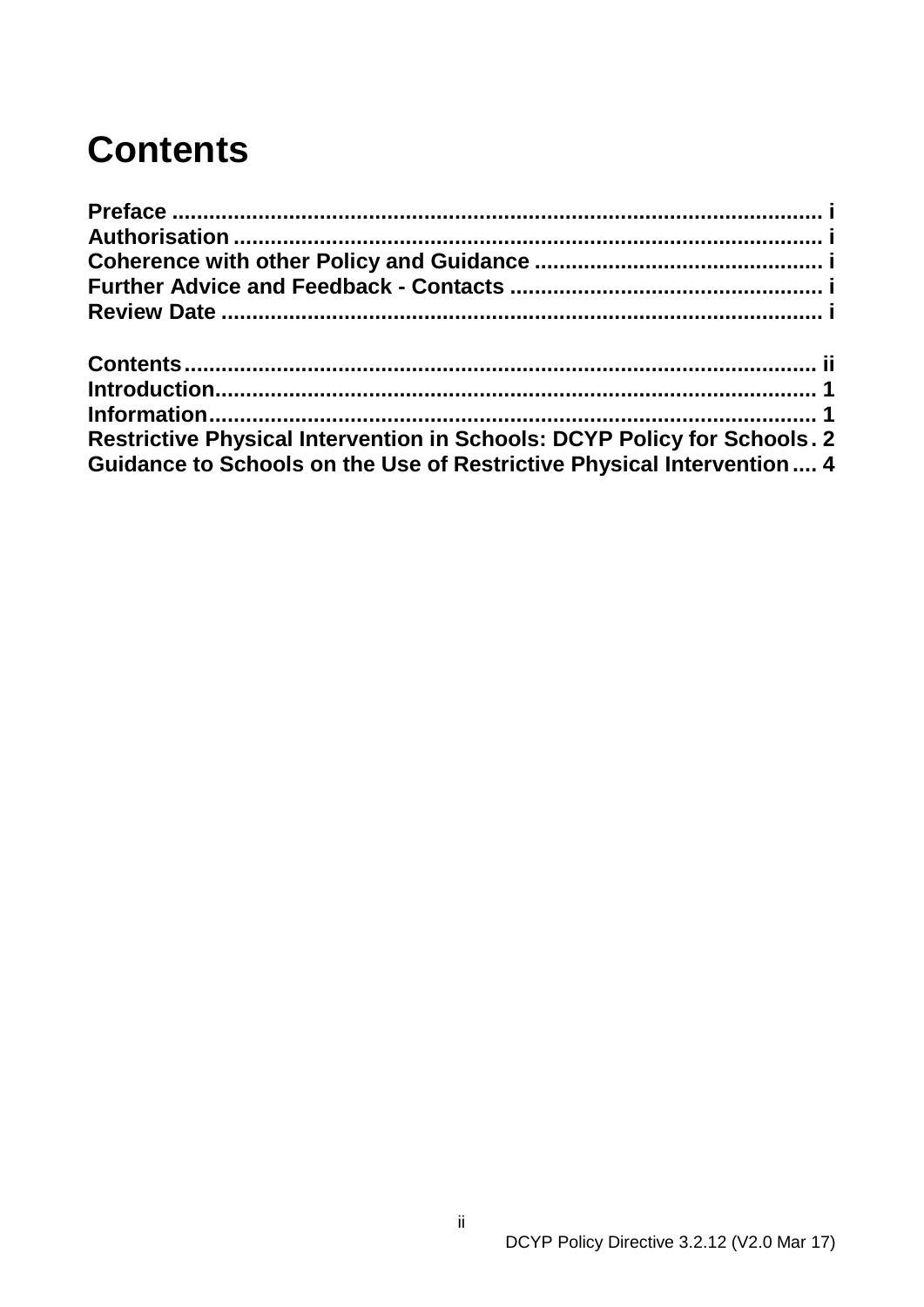## <span id="page-3-0"></span>**Introduction**

1. There are occasions when restrictive physical intervention (RPI) is an appropriate response to the risks presented in a particular situation. However, the scale and nature of any physical intervention must be proportionate to both the behaviour of the individual to be controlled, and the nature of the harm they might cause.

2. DfE Guidance states that no schools should have a 'no contact' policy. There is a real risk that such a policy might place a member of staff in breach of their duty of care towards a pupil, or prevent them taking action needed to prevent a pupil causing harm.

## <span id="page-3-1"></span>**Information**

3. This policy and guidance should be read alongside the DCYP Policy and Guidance on Managing Challenging Behaviour and takes account of:

- Use of reasonable force: Advice for Head Teachers, staff and Governing Bodies Department for Education 2013;
- The Education Act 1996:
- [Education and Inspections Act 2006;](http://www.legislation.gov.uk/ukpga/2006/40/contents)
- Guidance on the Use of Restrictive Physical Interventions for Staff Working with Children and Adults who display Extreme Behaviour in Association with Learning Disability and/or Autistic Spectrum Disorders (2002);
- Physical Intervention Guidelines for schools: Southampton City Council 2011;
- Screening, searching and confiscation advice for Head Teachers, staff and Governing Bodies.

4. The document will be shared and agreed with the MOD Safeguarding Children Board (SCB) and local command SCBs.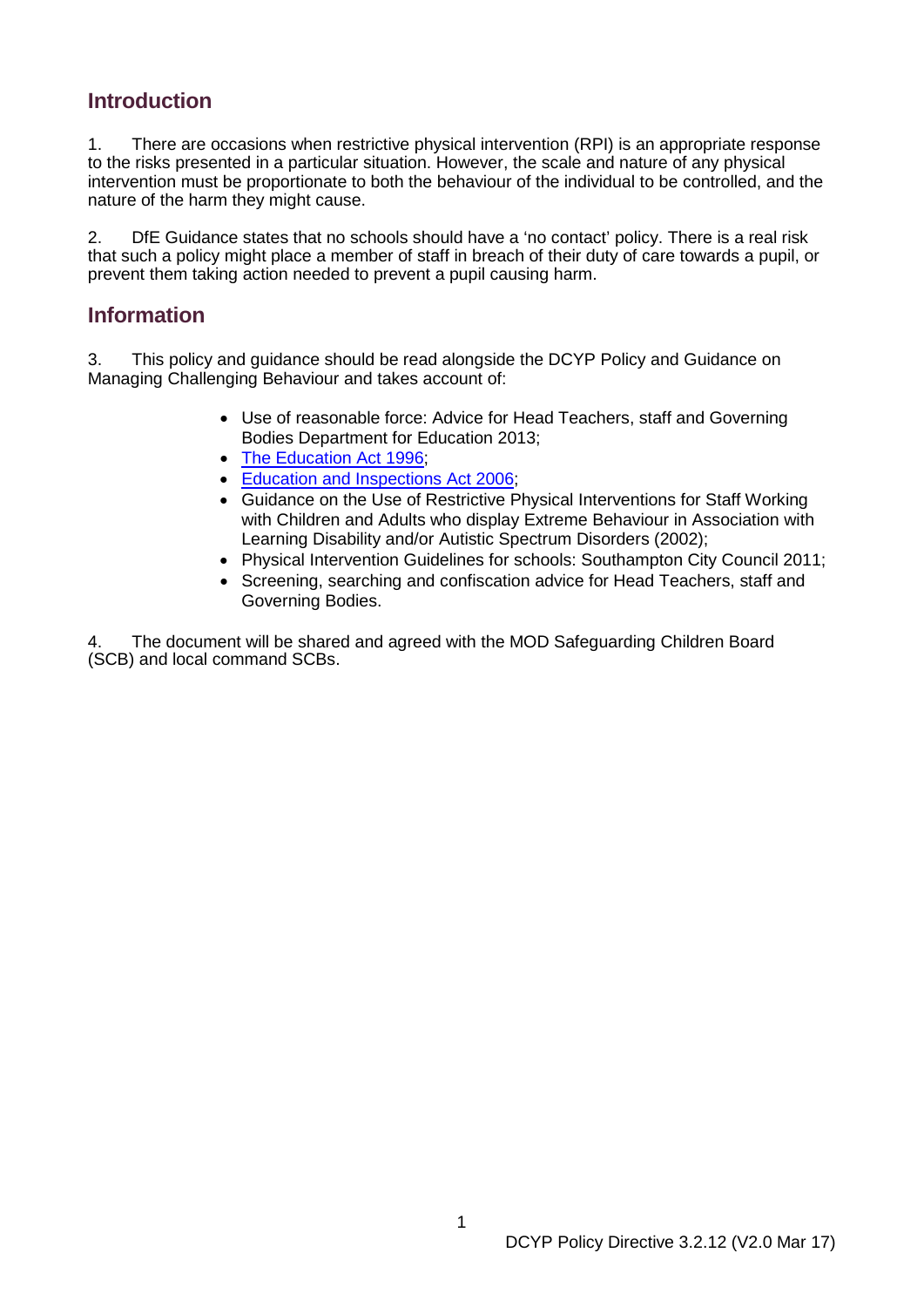## <span id="page-4-0"></span>**Restrictive Physical Intervention in Schools: DCYP Policy for Schools**

5. There are occasions when restrictive physical intervention (RPI) is an appropriate response to the risks presented in a particular situation. However, the scale and nature of any physical intervention must be proportionate to both the behaviour of the individual to be controlled and the nature of the harm they might cause.

#### **Underpinning Principles**

- The use of force should, wherever possible, be avoided:
- There are occasions when the use of force is appropriate:
- When force is necessary, it must be used in ways that maintain the safety and dignity of all concerned.

6. DfE Guidance states that no schools should have a 'no contact' policy. There is a real risk that such a policy might place a member of staff in breach of their duty of care towards a pupil or prevent them taking action needed to prevent a pupil causing harm.

#### **Legal Context**

7. All members of a school staff have a duty of care to ensure the safety of the pupils in their care.

8. Any citizen has the common law power to intervene in an emergency to use reasonable force in self defence to prevent another person from being injured or committing a criminal offence.

9. Section 93 of the Education and Inspections Act 2006 gives all school staff (or other people authorised by the Head Teacher) the power to use such force as is reasonable to prevent a pupil from doing or continuing to do any of the following:

- Committing an offence;
- Causing injury, or damage, to a person or the property of any person (including the person themselves);
- Prejudicing the maintenance of good order and discipline in the school or among pupils receiving education in the school, whether during lessons or elsewhere.

10. In addition, Head Teachers and authorised staff can use such force as is reasonable given the circumstances to conduct a search for the following "prohibited items": knives and weapons, alcohol, illegal drugs, stolen items, tobacco and cigarette papers, fireworks, pornographic images or any article that has been or is likely to be used to commit an offence, cause personal injury or damage to property.

11. Force **cannot** be used to search for items banned under the school rules.

12. Separate DfE guidance is available on the power to search without consent. See Screening, Searching and Confiscation Advice for Head Teachers, staff and Governing Bodies.

#### **School Requirements**

13. All schools should have a policy on the use of RPI.

14. The RPI policy should be part of a wider behaviour policy which outlines a pro-active approach to promoting positive behaviour.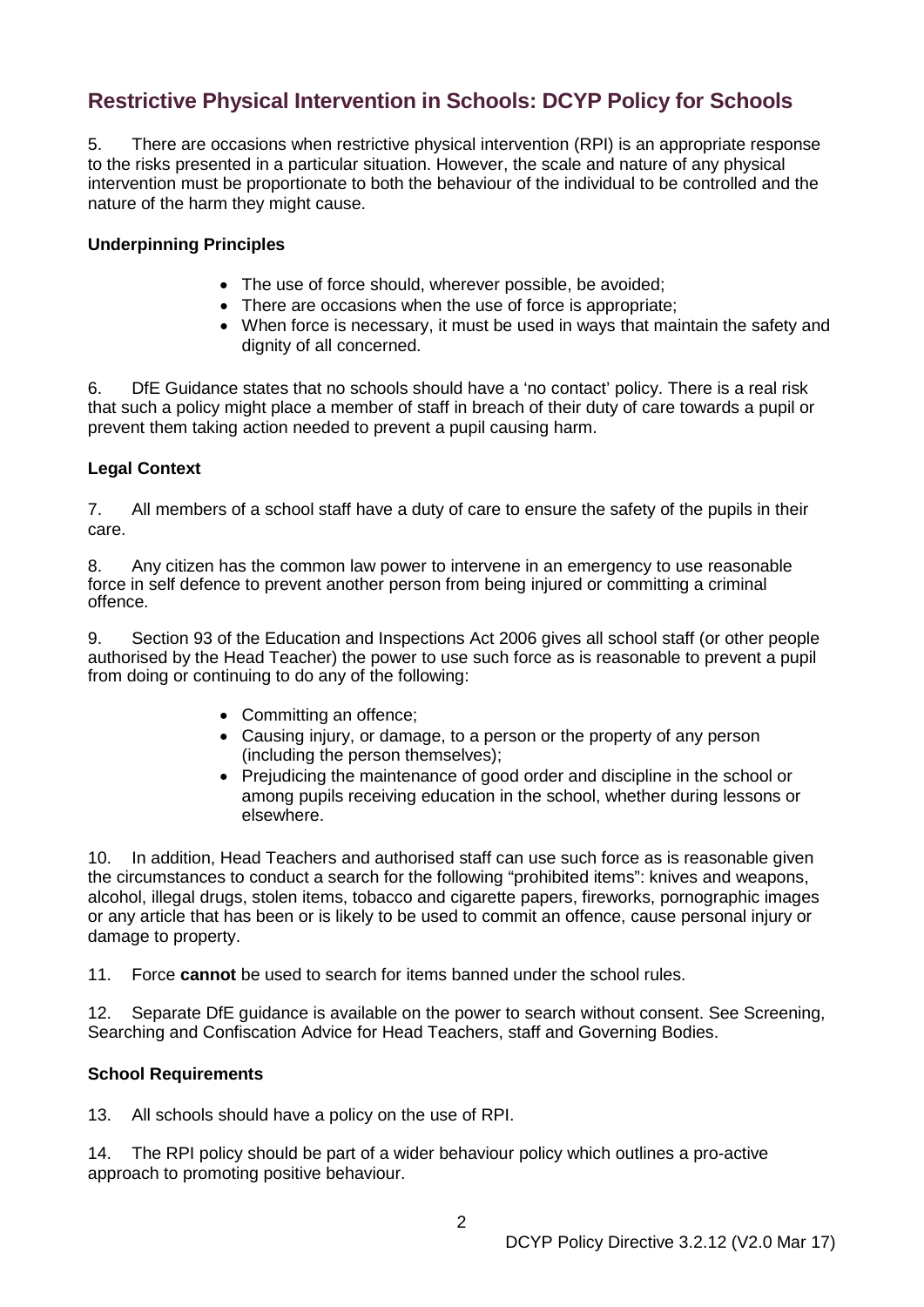15. The School's Behaviour Policy should outline the approaches and procedures which will minimise the likelihood of needing to use RPI.

16. If RPI is used as a part of a planned response for a pupil, the plan should be informed by a risk assessment which is carried out using the recommended format.

17. The plan to use RPI should be recorded in a Positive Handling Plan.

18. Schools should record any incidents of RPI using the recommended format. Schools must notify parents of any incident involving physical intervention.

19. Schools should have procedures in place for supporting pupils and staff who are involved in an incident requiring RPI.

20. Schools should hold an annual staff training event to remind all school staff of:

- Their responsibilities with regard to RPI;
- De-escalation techniques;
- Risk assessments for planned and emergency RPI.

21. Schools should ensure that at least one of their staff access the MAYBO accredited training. It is DCYP policy to deliver this training through a commissioned service, currently with Southampton Educational Psychology Service. This training focuses on managing challenging behaviour including the use of specific RPI techniques.

22. School policies should be written in conjunction with a member of the SGC, parent and pupil representatives (where age appropriate).

23. DCYP, through the Principal Educational Psychologist, will monitor the use of, and training on, physical intervention across MOD schools. This information will be reported in the annual statistics gathered by Targeted Services.

#### **Support available to Schools**

24. DCYP employs Educational Psychologists, Specialist Advisory Teachers and Education Social Workers as part of the Targeted Services (TS) team. Schools can access advice and support from the TS team about challenging behaviour as outlined in the DCYP guidance on managing challenging behaviour.

25. The TS team are able to provide training for staff on various aspects of behaviour, including:

- Understanding Behaviour;
- Managing Challenging Behaviour;
- Conflict Resolution;
- De-escalation techniques;
- School's responsibilities with regard to RPI.

#### **Useful Links**

26. [Screening, Searching and Confiscation Advice for Head Teachers, staff and Governing](https://www.gov.uk/government/uploads/system/uploads/attachment_data/file/554415/searching_screening_confiscation_advice_Sept_2016.pdf)  [Bodies.](https://www.gov.uk/government/uploads/system/uploads/attachment_data/file/554415/searching_screening_confiscation_advice_Sept_2016.pdf)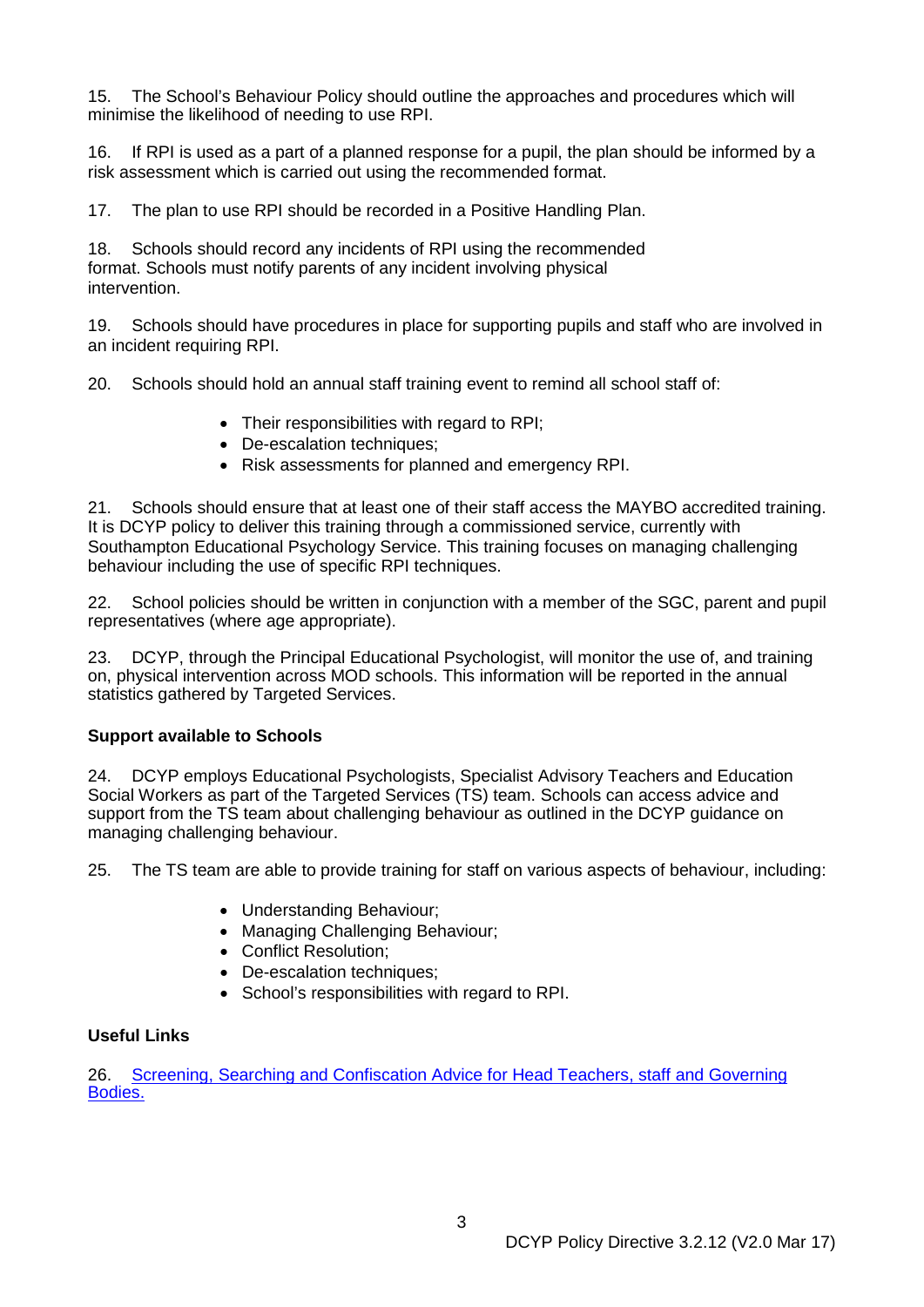## <span id="page-6-0"></span>**Guidance to Schools on the Use of Restrictive Physical Intervention**

#### **Introduction**

27. This document provides guidance on the circumstances when restrictive physical intervention can be used and the procedures that should be followed when it is used.

28. This guidance supersedes SCE guidance on RPI dated October 2003.

29. Staff should be reassured that where they follow this guidance their actions will be supported by their Head Teacher and DCYP.

#### **Terminology**

30. Restrictive Physical Intervention refers to a situation where a member of staff uses force intentionally to restrict a child's movements against his or her will.

31. School staff refers to anyone employed by DCYP in a school who has control or charge of children. Child refers to any child or young person attending any MOD school.

32. Parent refers to parents or carers who have parental responsibility for the child.

#### **Principles for the use of Restrictive Physical Intervention in Schools**

33. Restrictive Physical Intervention should only be used in the context of wider behaviour policies and procedures which promote positive behaviour.

34. There are occasions when restrictive physical intervention is an appropriate and reasonable response to the risks presented in a particular situation.

35. Restrictive physical intervention should only be used when there is no alternative, less intrusive, course of action.

36. Force may not be used as a punishment.

37. Any use of restrictive physical intervention should be consistent with the Department for Education.

38. DfE guidance on the Use of reasonable force: Advice for Head Teachers, staff and Governing Bodies 212.

39. Members of staff should not be required/advised to carry out any form of restrictive physical intervention which will put them at risk.

#### **Circumstances when Restrictive Physical Intervention can be used**

40. Section 93 of the Education and Inspections Act 2006 gives all school staff the power to use such force as is reasonable to prevent a pupil from doing or continuing to do any of the following:

- Committing an offence;
- Causing injury, or damage, to a person or the property of any person (including the person themselves);
- Prejudicing the maintenance of good order and discipline in the school or among pupils receiving education in the school, whether during lessons or elsewhere.

41. The most usual circumstances where reasonable force might be used are when a child's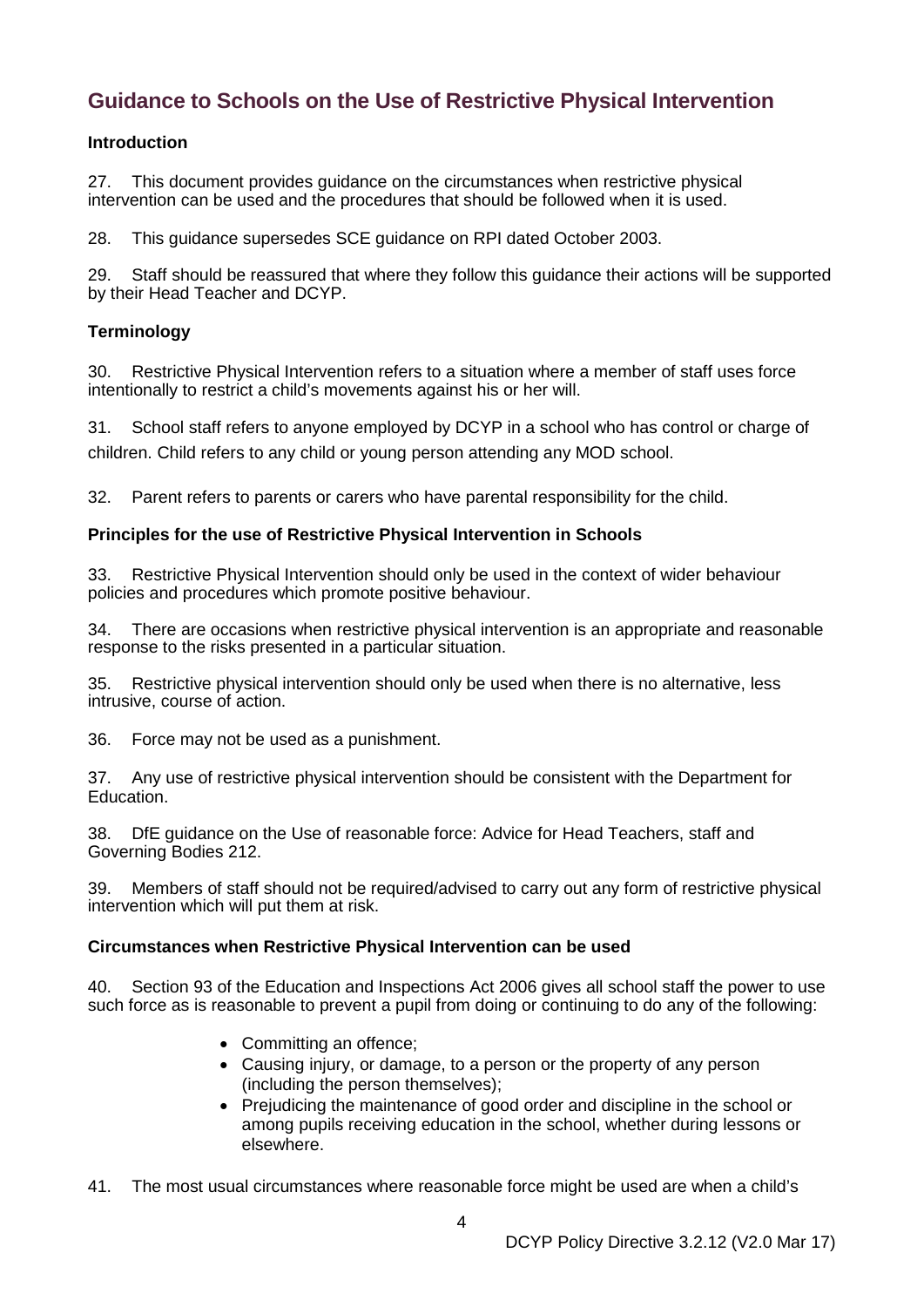behaviour is likely to cause personal injury or serious damage to property. Members of staff should be very cautious about the use of force in other circumstances and should remember that force should only be used as a last resort and in line with the principles above.

#### **What is reasonable force?**

42. The DfE guidance provides the following clarification:

43. The term 'reasonable force' covers the broad range of actions used by most teachers at some point in their career that involve a degree of physical contact with pupils.

44. Force is usually used either to control or restrain. This can range from guiding a pupil to safety by the arm through to more extreme circumstances such as breaking up a fight or where a student needs to be restrained to prevent violence or injury.

45. 'Reasonable in the circumstances' means using no more force than is needed.

46. As mentioned above, schools generally use force to control pupils and to restrain them. Control means either passive physical contact, such as standing between pupils or blocking a pupil's path, or active physical contact such as leading a pupil by the arm out of a classroom.

47. Restraint means to hold back physically or to bring a pupil under control. It is typically used in more extreme circumstances, for example when two pupils are fighting and refuse to separate without physical intervention.

48. School staff should always try to avoid acting in a way that might cause injury. It is acknowledged that in extreme cases it may not always be possible to avoid injury as an accidental consequence of the intervention.

#### **Who can use Restrictive Physical Intervention?**

49. All staff can use restrictive physical intervention to maintain safety in an emergency consistent with the principles of common law.

50. The 2006 Education and Inspections Act gave all teachers and other school staff who have control or charge of pupils the statutory power to use reasonable force.

51. The Head Teacher can authorise other people to use force e.g. other adults who might be helping with a school trip.

#### **Planned versus unplanned Restrictive Physical Intervention**

52. It is important to distinguish between the use of restrictive physical intervention in planned circumstances compared to an unplanned, emergency situation.

#### **Planned Restrictive Physical Intervention**

53. When pupils present particularly challenging behaviour it is helpful to use the multi-element model, outlined in the Challenging Behaviour Guidance, to generate an Individual Education Plan which outlines:

- Communicative function of the behaviour;
- The environmental changes to be made:
- New skills to be taught;
- How these will be reinforced:
- Reactive strategies;
- If the pupil's behaviour presents a significant risk, RPI may be identified as one of the reactive strategies.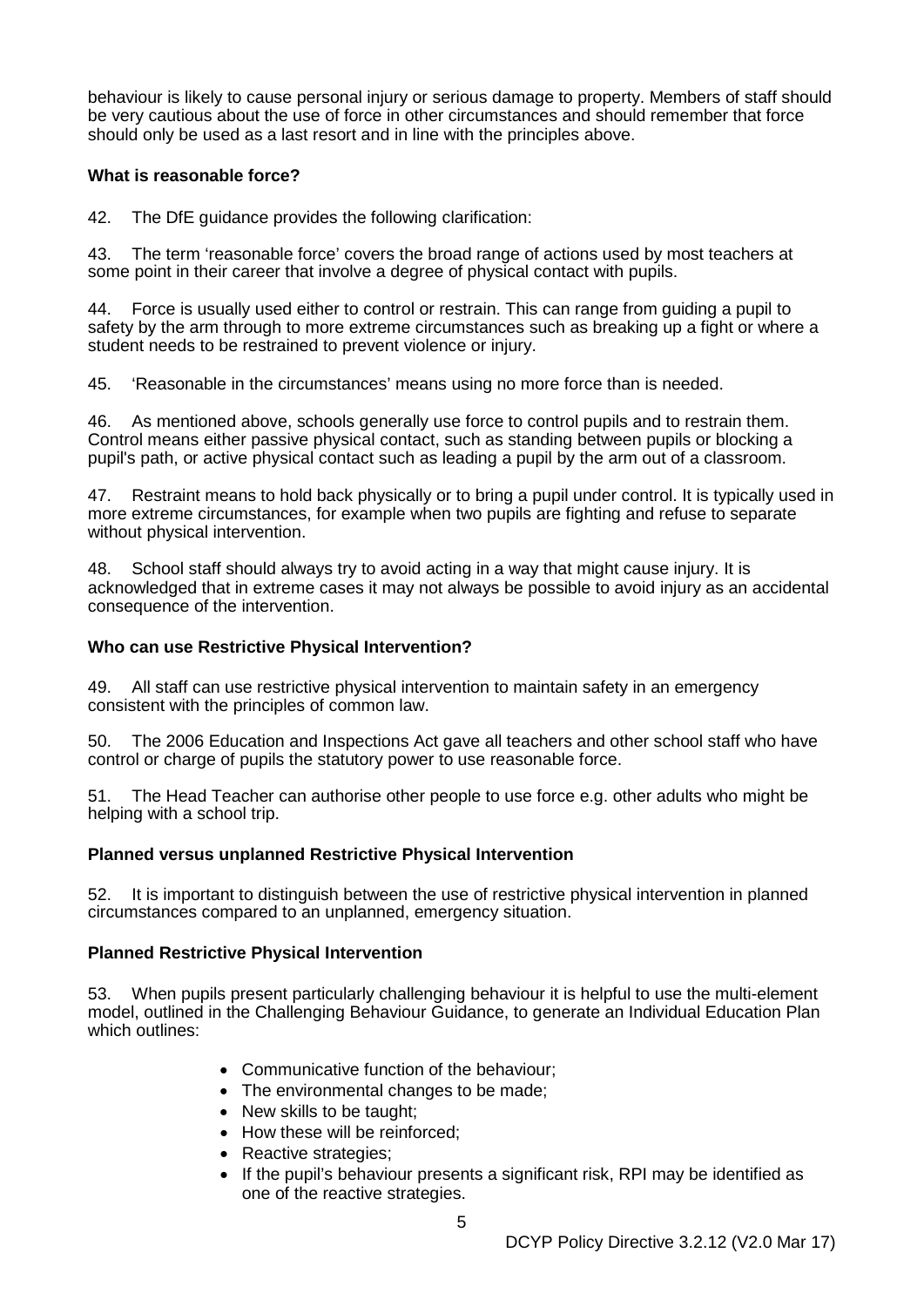#### **Risk assessment**

54. When it is likely that a child's behaviour may necessitate the use of RPI as one of the reactive strategies a risk assessment MUST be carried out using the format in Appendix 1.

#### **Positive Handling Plan**

55. When the Individual Education Plan and risk assessment indicated the likely need for school staff to hold or restrain a child to prevent an injury, the School should record this in a Positive Handling Plan.

56. The information in the risk assessments will help to inform this plan which will outline:

- Who has been consulted about the plan;
- The type of physical intervention to be used;
- Which adults are authorised to use this intervention;
- Parental consent for the plan;
- Head Teacher authorisation for the plan.

57. The recommended format for a Positive Handling Plan is included in **Annex B**.

#### **Recording the use of Restrictive Physical Intervention**

58. When restrictive physical intervention has been used, whether in a planned or unplanned way, schools should record this within 24 hours using the format in Appendix 3.

59. This report includes a summary of the post incident support. A copy of this report should be sent to the link Senior Educational Psychologist and the Principal Educational Psychologist.

#### **Informing parents**

60. Parents should always be informed of any incident involving physical intervention. Parents should be included in any review of a pupil's Individual Education Plan which takes place as a result of an incident of RPI.

#### **Other Forms of Physical Contact**

61. It is not illegal to touch a pupil. There are occasions when physical contact, other than reasonable force, with a pupil is proper and necessary. Examples of where touching a pupil might be proper or necessary:

- Holding the hand of the child at the front/back of the line when going to Assembly or when walking together around the school;
- When comforting a distressed pupil;
- When a pupil is being congratulated or praised;
- To demonstrate how to use a musical instrument;
- To demonstrate exercises or techniques during PE lessons or sports coaching;
- To give first aid.

#### **Post incident support**

62. Any incident involving RPI is likely to be highly emotional and distressing for all pupils and staff involved, whether they are involved directly or as observers. Support should always be made available to the staff and pupils involved. This should be offered in a timely manner when individuals are sufficiently calm to be able to talk about the incident.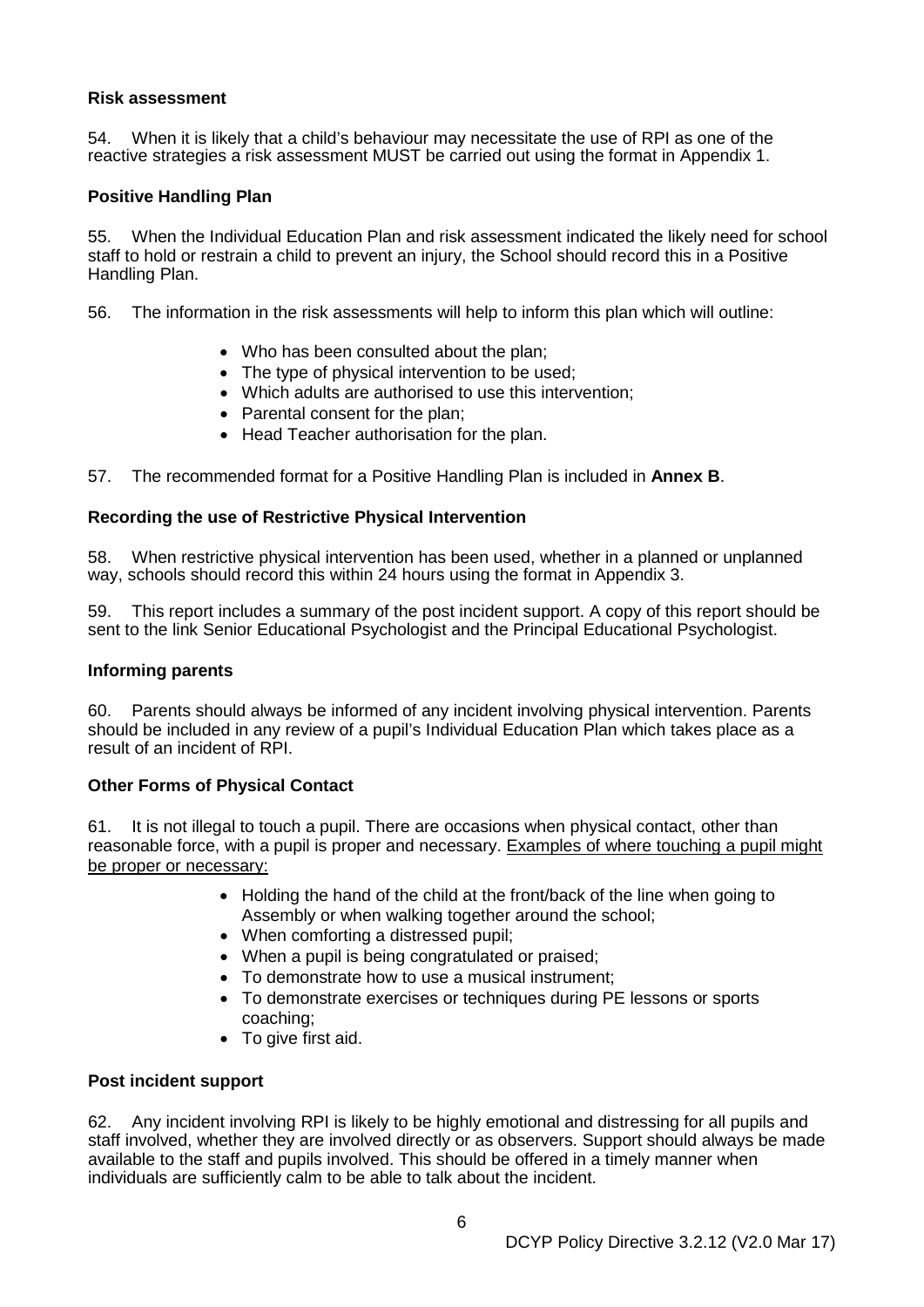63. It is important to help pupils understand why RPI was used, allow them to explain how they felt about it, the triggers for their behaviour and explore how they could make different choices about how they behave in the future to reduce the need for this type of intervention. This information can then contribute to the new Individual Education Plan around the pupil's behaviour.

64. Staff will need an opportunity to talk about the incident, how they feel about it, how it might impact on their future relationship with the pupil and how this can be addressed. This should also include a discussion about how the incident could have been managed differently.

65. The support given to staff and pupils should be recorded in the follow up action section of the RPI incident record form.

#### **Unplanned Restrictive Physical Intervention**

66. In an unexpected, emergency situation, the member of staff must make an immediate mental assessment of risk and act accordingly to maintain the safety of all involved.

The procedures outlined above for recording the incident, informing parents, support for those involved and future risk assessment should all be followed.

68. School staff will not be expected to act in a way which puts them at risk of injury.

69. It will be helpful for staff if unplanned incidents are considered in the school's annual staff training event on RPI.

#### **Monitoring the use of Restrictive Physical Intervention**

70. The use of RPI within a School should be monitored by the Senior Leadership Team of the School in collaboration with a member of the SGC. Parents and pupils should be involved in such a review. It would be good practice to involve the link Senior Educational Psychologist for the school in this review.

#### **Concerns and complaints**

71. If staff follow the RPI Policy, fully involve parents in planning for pupils with challenging behaviour and always inform parents of any incident which has required RPI, then complaints should be avoided.

72. However, when a parent makes a complaint about the use of force by a member of the school staff, it must be taken seriously and addressed by the head teacher, either under DCYP disciplinary procedures or DCYP procedures for allegations against staff.

#### **Training on Restrictive Physical Intervention**

73. Training on RPI must always be carried out in the context of an overarching approach to promoting positive behaviour in school in line with DCYP's behaviour policy.

74. Schools should plan an annual staff training event to familiarise all school staff of:

- Their responsibilities with regard to RPI:
- De-escalation techniques:
- Risk assessments for planned and emergency RPI.

75. The TS team will be able to deliver this annual training event to schools as well as a wider range of training on behaviour. Training should be negotiated with the link TS staff members through the regular school planning meetings.

76. In addition, DCYP commissions MAYBO accredited training from INSPIRE (part of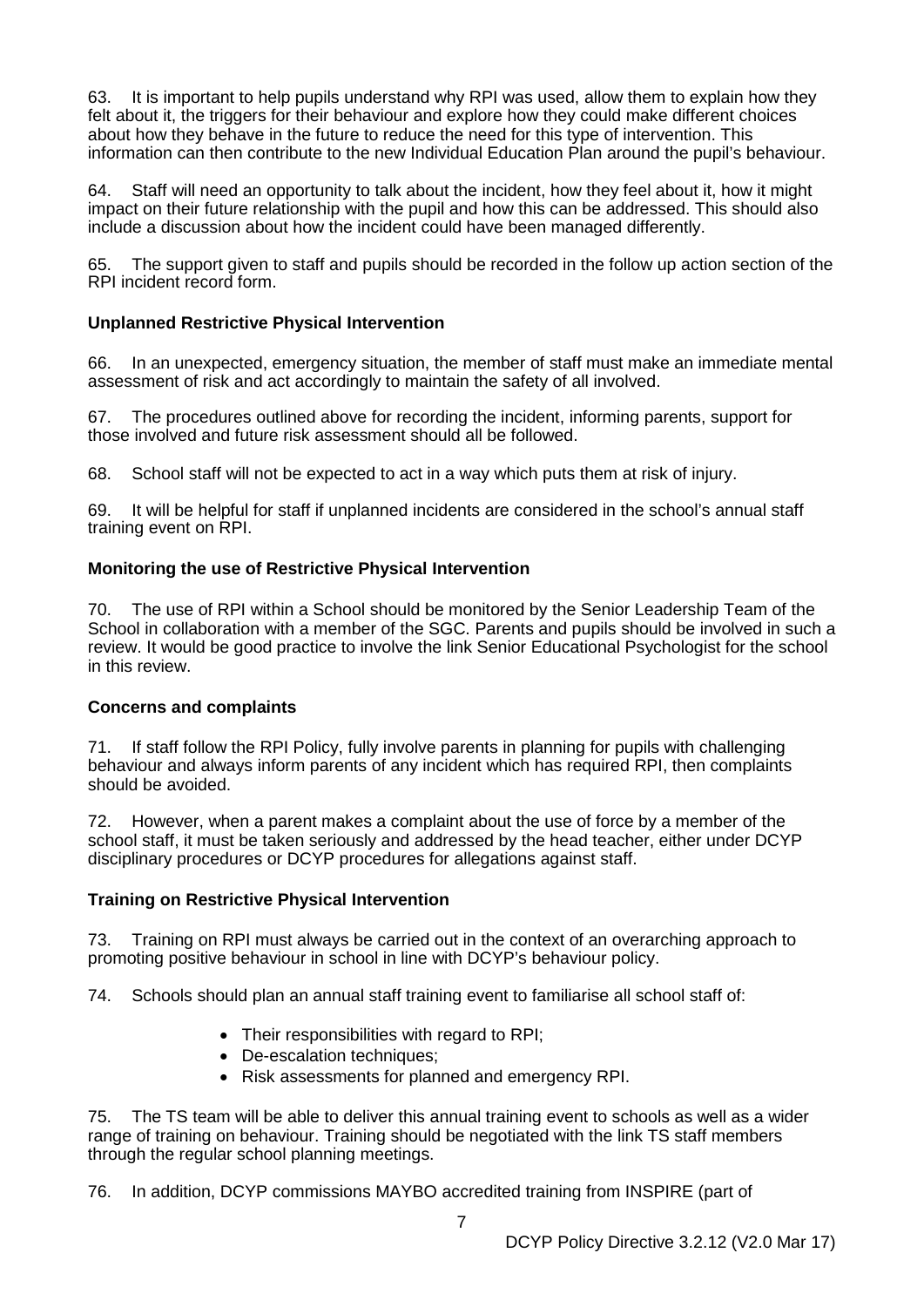Southampton Educational Psychology Service) which offers training on managing challenging behaviour, including specific training on holds and techniques which can be safely employed by school staff. All schools should ensure that some of their staff have had access to this training.

77. MAYBO accredited training must be updated approximately every 18 months.

78. MAYBO accredited training will be advertised through the MOD schools CPD planner. The Head Teacher should maintain a record of staff training on behaviour and RPI.

79. DCYP maintains a register of all staff who have attended this training. Members of staff will be invited to attend refresher training at the appropriate point.

80. If a school identifies a need for training on RPI in addition to that outlined above, the school should inform the Principal Educational Psychologist who will explore additional/alternative training options.

#### **School Policies on Restrictive Physical Intervention**

81. DCYP expects every school to have a policy on the use of physical interventions which is linked to an over-arching behaviour policy.

82. This policy on RPI should include:

- Legal context;
- Reference to a behaviour policy which indicates strategies which reduce the likelihood of needing to use RPI;
- Acknowledge the school's duty to make reasonable adjustments for disabled pupils or pupils with additional needs;
- Distinguish between planned and emergency use of force;
- A format for recording incidents when RPI is used;
- A format for risk assessment of behaviour which might require RPI:
- A format for a Positive Handling Plan;
- Procedures for post incident support;
- Training available to staff;
- How families and students can be involved in planning, monitoring and reviewing the use of RPI;
- How complaints will be managed.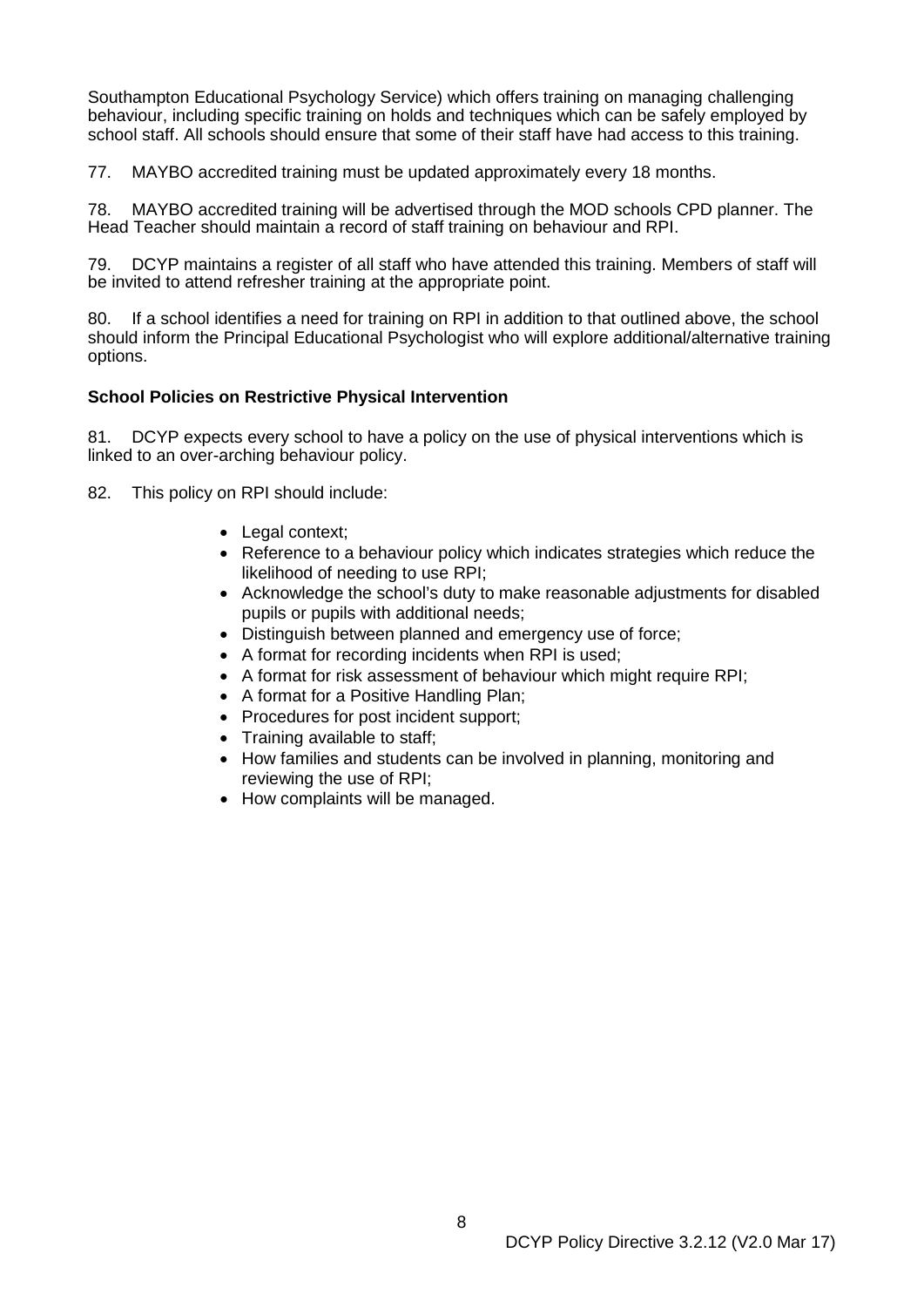## **Risk Assessment of Children's Behaviour**

It is essential that staff understand that risk can only ever be reduced, it can never be completely removed. All planning and recorded on the templates provided should be within the concept that all risk assessments involve three simple stages.

#### **Example**

Stage one is to identify what is an inherent risk, i.e. a child running from class if upset (if that has occurred before).

Stage two, identifying how to moderate that risk such as through an individual plan for the pupil (e.g. identifying the cause such as frustration at not understanding the work).

Stage three is to identify the residual risk, e.g. the risk which remains after the moderating plan has been implemented.

It is essential that all planning is proportionate to the risk identified. If there is any doubt as to proportionality then further advice can be accessed through the link Senior Educational Psychologist, P&FS.

| <b>Behaviour Causing</b> | <b>Target of</b> | <b>Likelihood of</b> | <b>Seriousness of</b> |
|--------------------------|------------------|----------------------|-----------------------|
| <b>Concern</b>           | <b>Behaviour</b> | <b>Behaviour</b>     | <b>Behaviour</b>      |
| Swearing                 |                  |                      |                       |
| Verbal                   |                  |                      |                       |
| Kicking                  |                  |                      |                       |
| Hitting                  |                  |                      |                       |
| <b>Biting</b>            |                  |                      |                       |
| <b>Damaging Property</b> |                  |                      |                       |
| <b>Running Off</b>       |                  |                      |                       |
| <b>Refusing to Move</b>  |                  |                      |                       |
| Fighting                 |                  |                      |                       |
| Other - Be Specific      |                  |                      |                       |

Target of Behaviour: Who is it directed towards (self, other pupils, staff, property etc).

Likelihood of Behaviour:

V – very likely Evidence suggests more likely than not to occur.<br>L – likely and there is a possibility that the behaviour will occur

L – likely There is a possibility that the behaviour will occur again.<br>U – unlikely The context has changed or can be changed to make it

The context has changed or can be changed to make it unlikely to happen again.

Seriousness of Behaviour:

A – Behaviour would cause physical injury – beyond first aid, serious distress, extensive damage, prolonged disruption.

B – Injury requiring first aid, minor damage to property, some distress to self/others, brief disruption to normal school routines.

C – No physical injury or damage to property; minor distress or disruption.

Annex A to DCYP Policy Directive 3.2.12 (V2.0 Mar 17)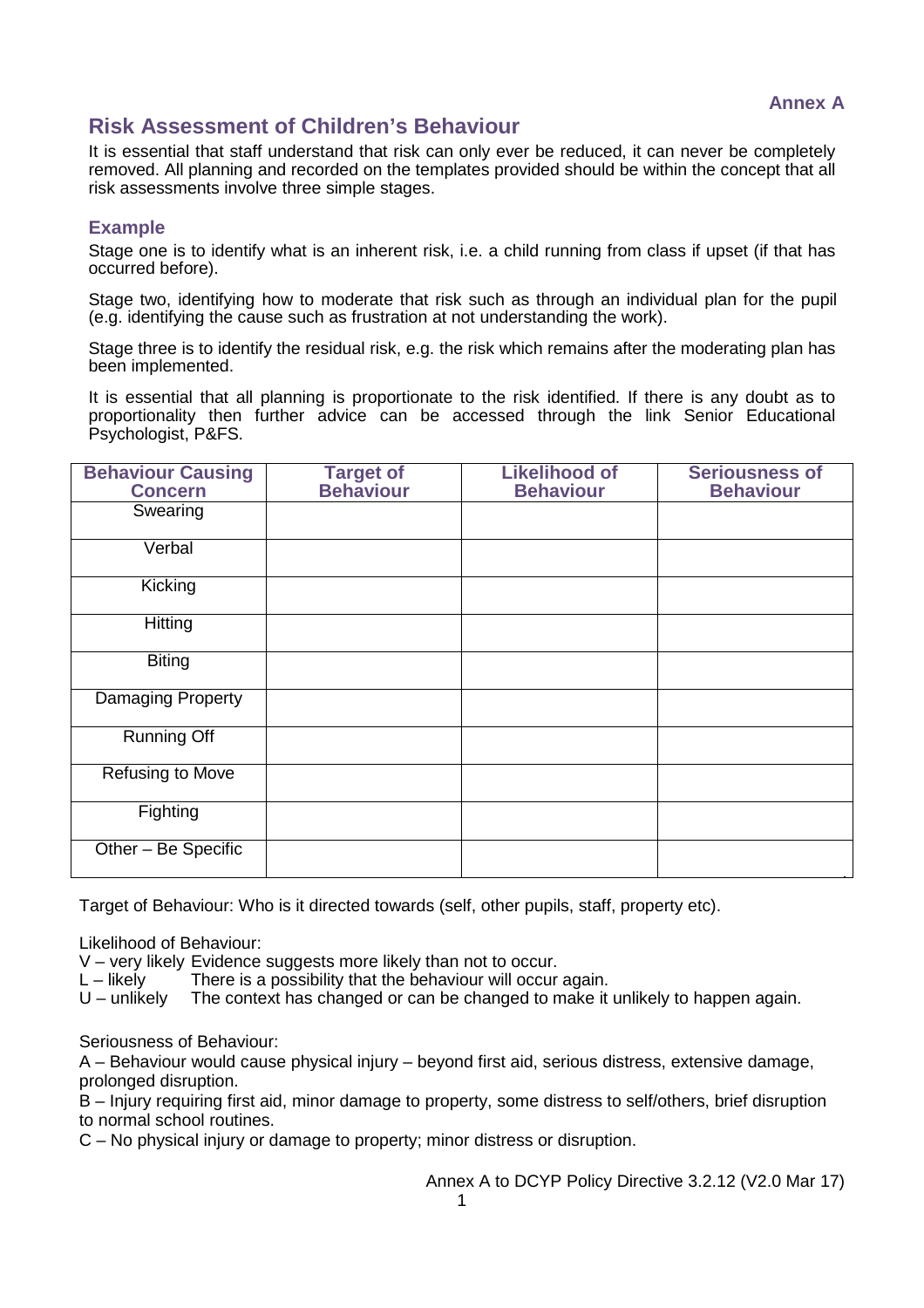#### **Environmental changes which may reduce likelihood of behaviour.**

| <b>Preventative</b><br><b>Measures</b>                                       | <b>In Place</b> | <b>Action by whom</b> | <b>Appropriateness</b><br>to be recorded |
|------------------------------------------------------------------------------|-----------------|-----------------------|------------------------------------------|
| Seating/position in<br>classroom                                             |                 |                       |                                          |
| <b>Curriculum activities</b><br>appropriately<br>structured and<br>supported |                 |                       |                                          |
| Opportunity to have<br>time out to calm<br>down                              |                 |                       |                                          |
| Pupil involved in<br>planning and review                                     |                 |                       |                                          |
| Parents involved in<br>planning and review                                   |                 |                       |                                          |
| <b>Individual Education</b><br>Plan in place                                 |                 |                       |                                          |
| Opportunities to<br>learn new<br>social/emotional<br>skills                  |                 |                       |                                          |
| Regular feedback<br>about positive<br>behaviour                              |                 |                       |                                          |
| Alternative activities<br>available at break                                 |                 |                       |                                          |
| Pupil escorted at<br>transition times                                        |                 |                       |                                          |
| Communicative<br>function of behaviour<br>understood                         |                 |                       |                                          |
| Opportunities to<br>teach new skills                                         |                 |                       |                                          |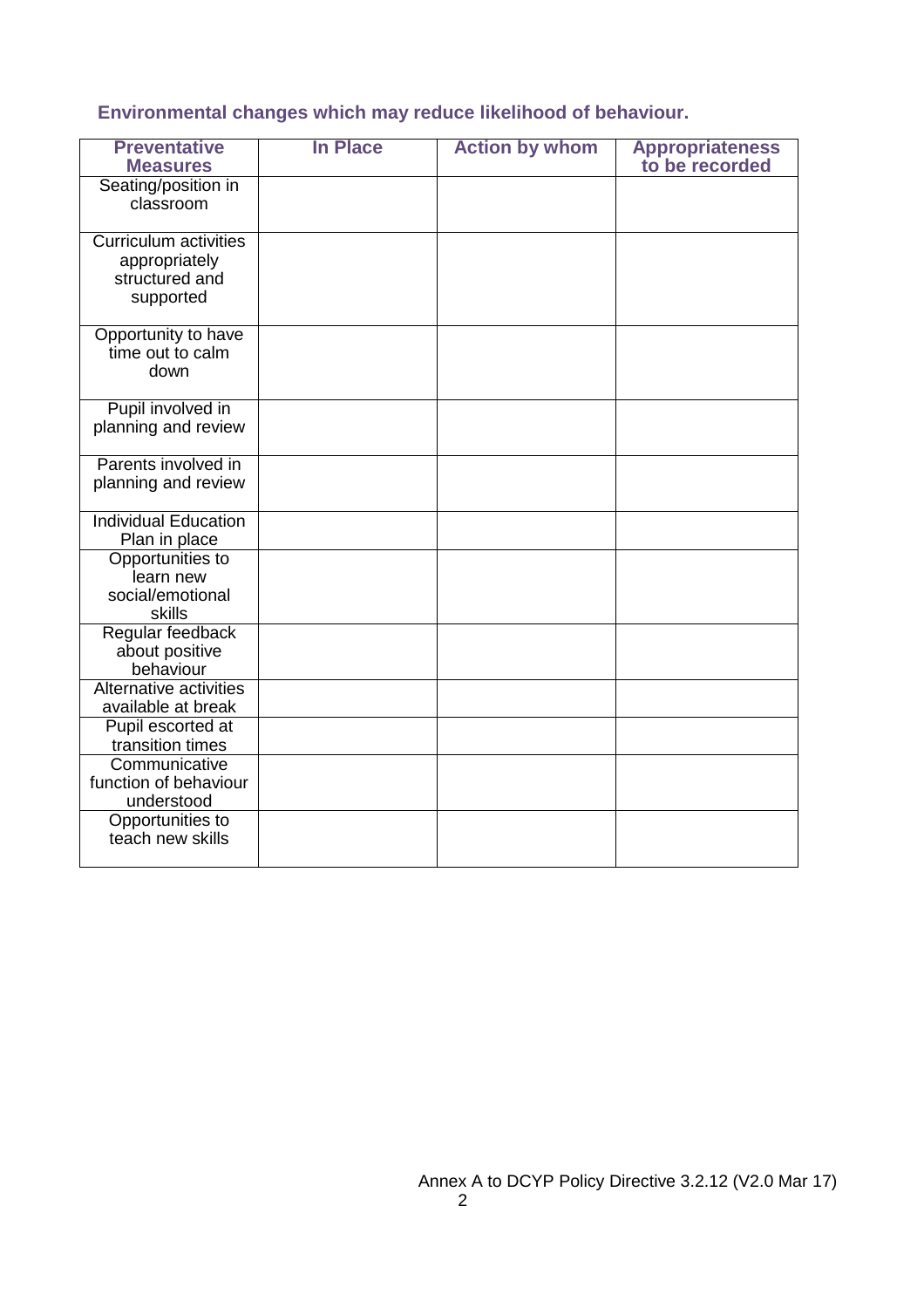#### **Reactive Strategies**

Identify responsive strategies which can be used in response to early warning signs or an escalating situation.

Early warning signs for this pupil are:

| <b>Reactive Strategy</b> | <b>In Place</b> | <b>Action by whom</b> | <b>Appropriateness</b><br>to be recorded |
|--------------------------|-----------------|-----------------------|------------------------------------------|
| Removal of trigger       |                 |                       |                                          |
| <b>Distraction</b>       |                 |                       |                                          |
| Calming time             |                 |                       |                                          |
| Take up time             |                 |                       |                                          |
| Give physical space      |                 |                       |                                          |
| Verbal support           |                 |                       |                                          |
| Use calm voice           |                 |                       |                                          |
| Redirection              |                 |                       |                                          |
| Physical intervention    |                 |                       |                                          |
| Other - be specific      |                 |                       |                                          |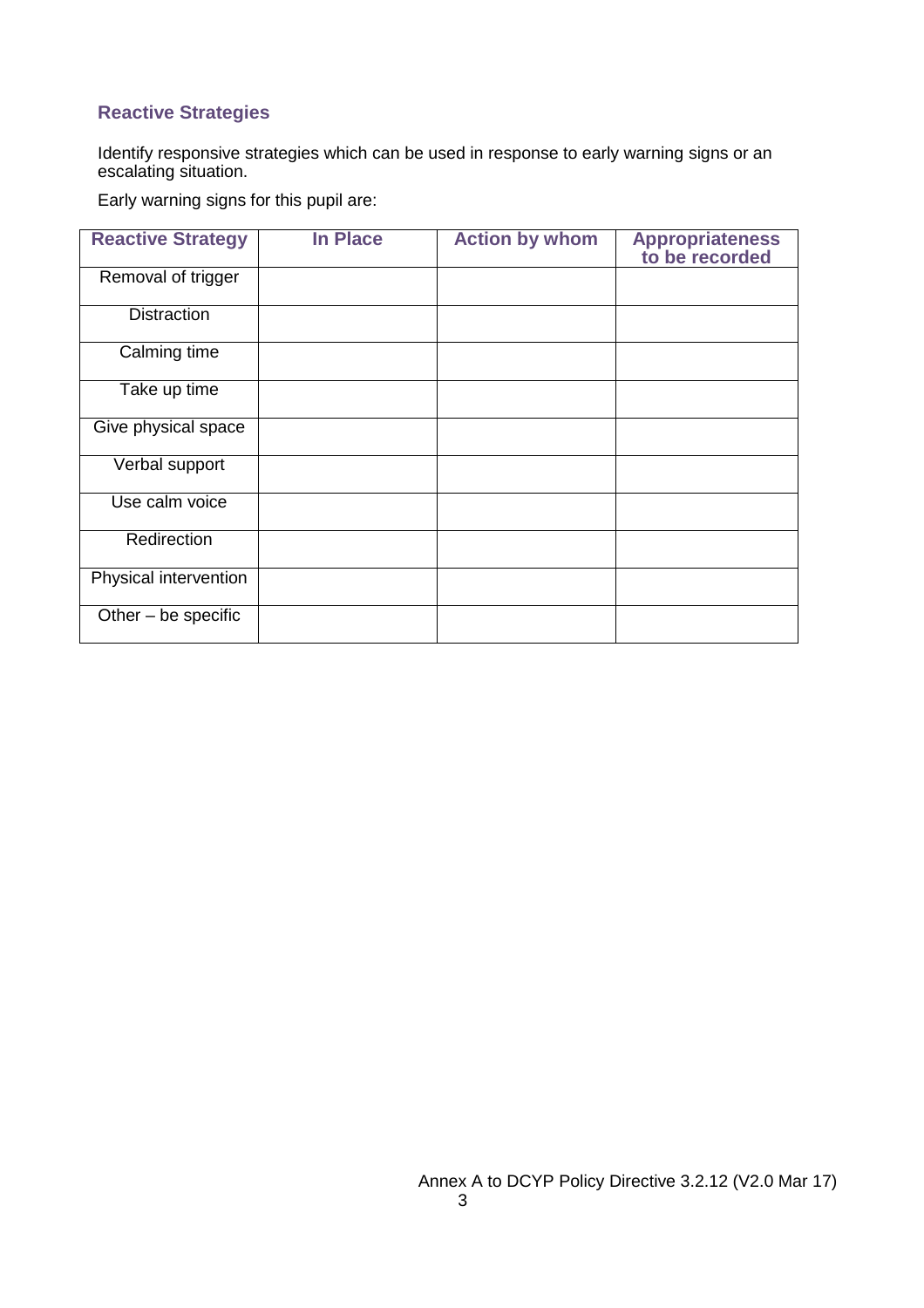#### **Risk Assessment Summary**

| <b>Challenging</b><br>behaviour risk |                    | <b>Completed</b><br>by: |                                   | <b>Completed</b><br>on:        |  |
|--------------------------------------|--------------------|-------------------------|-----------------------------------|--------------------------------|--|
| assessment<br>summary for:           |                    |                         |                                   |                                |  |
| Behaviour(s) causing                 | <b>Seriousness</b> |                         | Key preventative strategies (i.e. | Key reactive strategies        |  |
| Concern (i.e. inherent<br>risk)      | (A, B or C)        |                         | moderating action)                | and residual risk<br>remaining |  |
|                                      |                    |                         |                                   |                                |  |
|                                      |                    |                         |                                   |                                |  |
|                                      |                    |                         |                                   |                                |  |
|                                      |                    |                         |                                   |                                |  |
|                                      |                    |                         |                                   |                                |  |
|                                      |                    |                         |                                   |                                |  |
|                                      |                    |                         |                                   |                                |  |
|                                      |                    |                         |                                   |                                |  |
|                                      |                    |                         |                                   |                                |  |
|                                      |                    |                         |                                   |                                |  |
|                                      |                    |                         |                                   |                                |  |
|                                      |                    |                         |                                   |                                |  |
|                                      |                    |                         |                                   |                                |  |
|                                      |                    |                         |                                   |                                |  |

Signed: Name: Name: Role: Date:  $\overline{\phantom{0}}$ 

End of Assessment

Annex A to DCYP Policy Directive 3.2.12 (V2.0 Mar 17)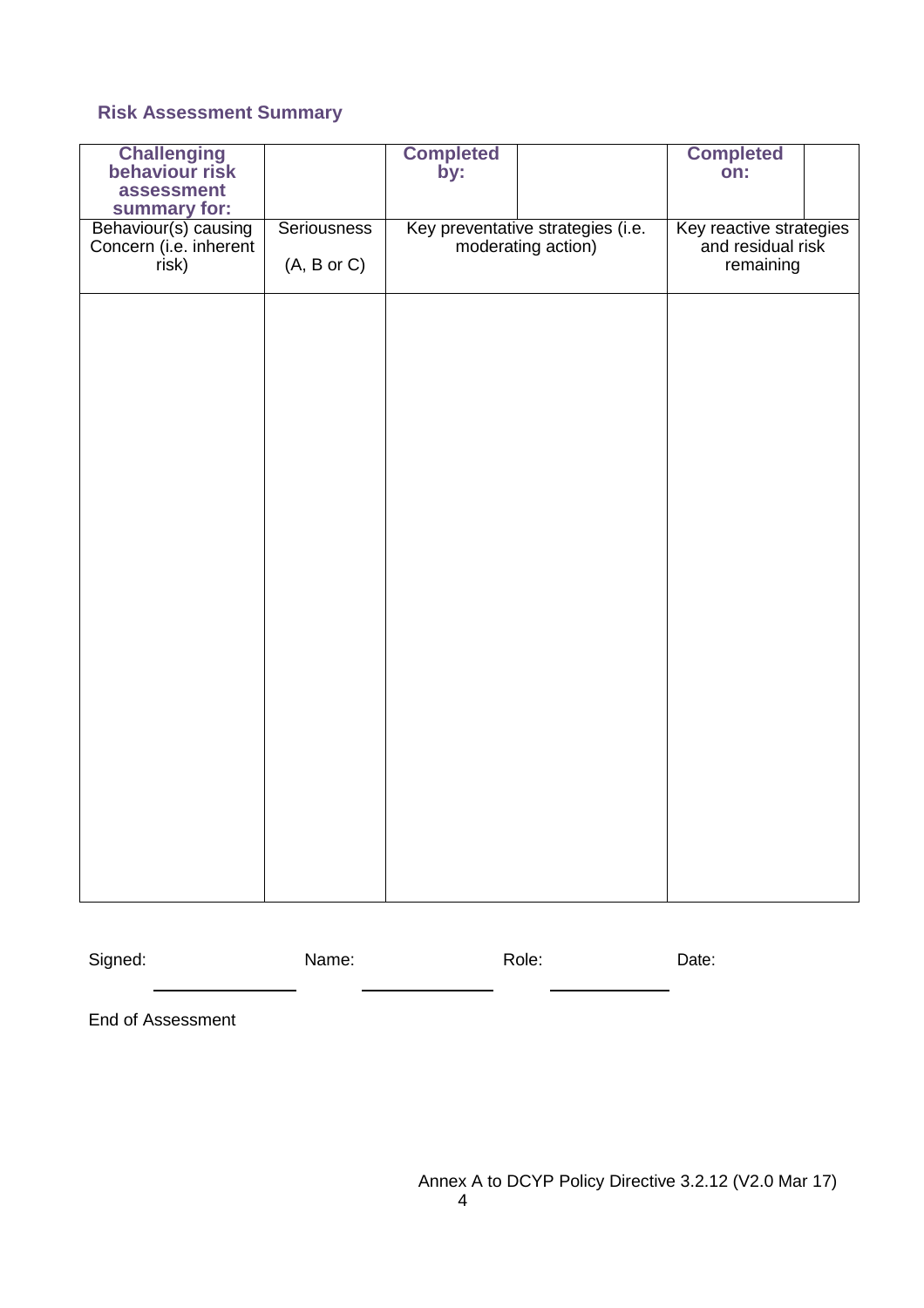## **Positive Handling Plan**

Pupil Name: Date: Date: Date: Date: Date: Date: Date: Date: Date: Date: Date: Date: Date: Date: Date: Date: Date: Date: Date: Date: Date: Date: Date: Date: Date: Date: Date: Date: Date: Date: Date: Date: Date: Date: Date:

People involved in developing this plan (must include parents/carers):

Why does the child or young person require a PHP?

Details of the strategies that:

Create the most appropriate environment for this pupil making it less likely that physical intervention would be required.

May de-escalate a situation.

Detail the hold or holds that would be used (if there were a need to hold the pupil firmly to prevent harm to themselves or others).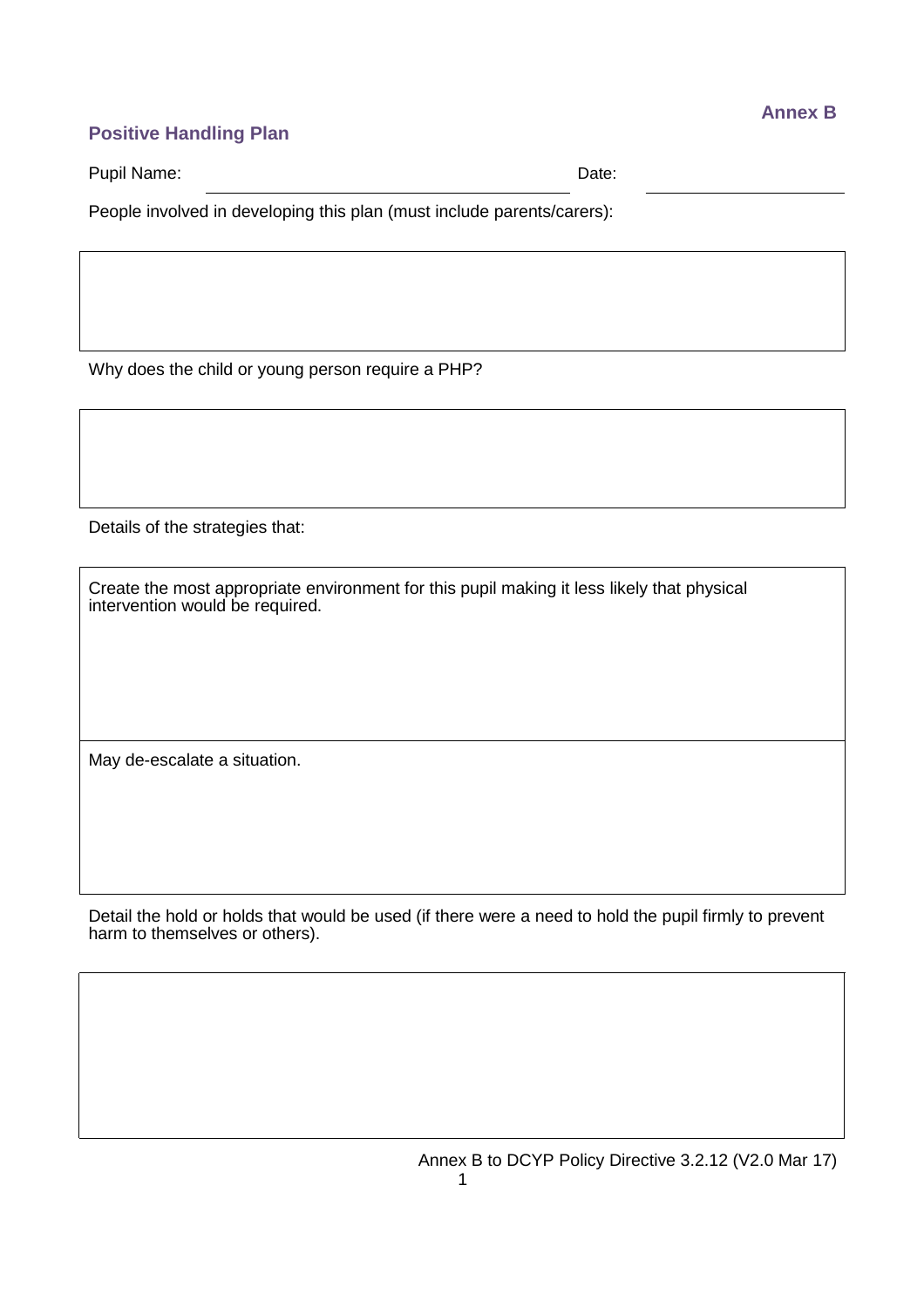Name: Name: Name: Name: Name: Name: Name: Name: I, the parent/carer of \_\_\_\_\_\_\_\_\_\_\_\_\_\_\_\_\_\_\_\_\_\_\_\_\_\_\_\_\_\_ have discussed this positive handling plan and agree to \_\_\_\_\_\_\_\_\_\_\_\_\_\_\_\_\_\_\_\_\_\_ being held safely if their staff assess that there is no Loom being held safely if their staff assess that there is no alternative for his/her own safety or the safety of others. Signed: Date: \_\_\_\_\_\_\_\_\_\_\_\_\_\_\_\_\_\_ On behalf of the staff of \_\_\_\_\_\_\_\_\_\_\_\_\_\_\_\_\_\_\_\_\_\_\_\_\_\_\_\_\_\_\_\_\_\_\_ school, I undertake to ensure that we inform the parents/carers of \_\_\_\_\_\_\_\_\_\_\_\_\_\_\_\_\_\_\_\_\_\_\_ on each occasion that we have to hold safely. Signed: Date: Head Teacher Date of review of plan:

Details the persons who are authorised by the head teacher to hold the pupil if necessary.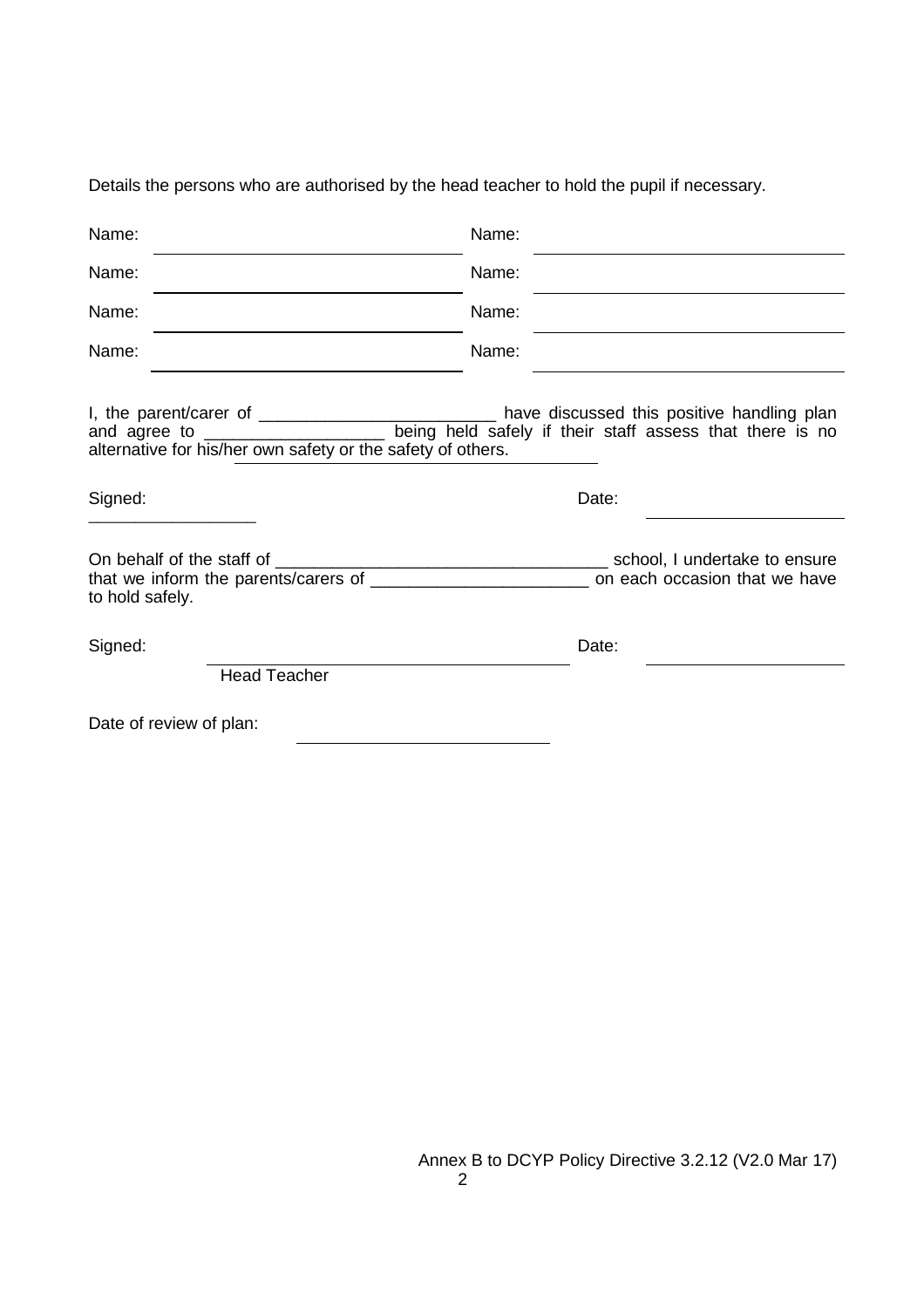#### **Report of Incident Involving Physical Intervention Report of Incident Involving Physical Intervention**

| School:           |       |  |
|-------------------|-------|--|
| Date of Incident: | Time: |  |
| Pupil Involved:   |       |  |
| Staff Involved:   |       |  |
|                   |       |  |
| Pupil Witnesses:  |       |  |
|                   |       |  |

#### **Circumstances leading to the incident where restrictive physical intervention was used.**

Describe circumstances leading up to the incident.

Describe all attempts to de-escalate the situation and avoid physical handling.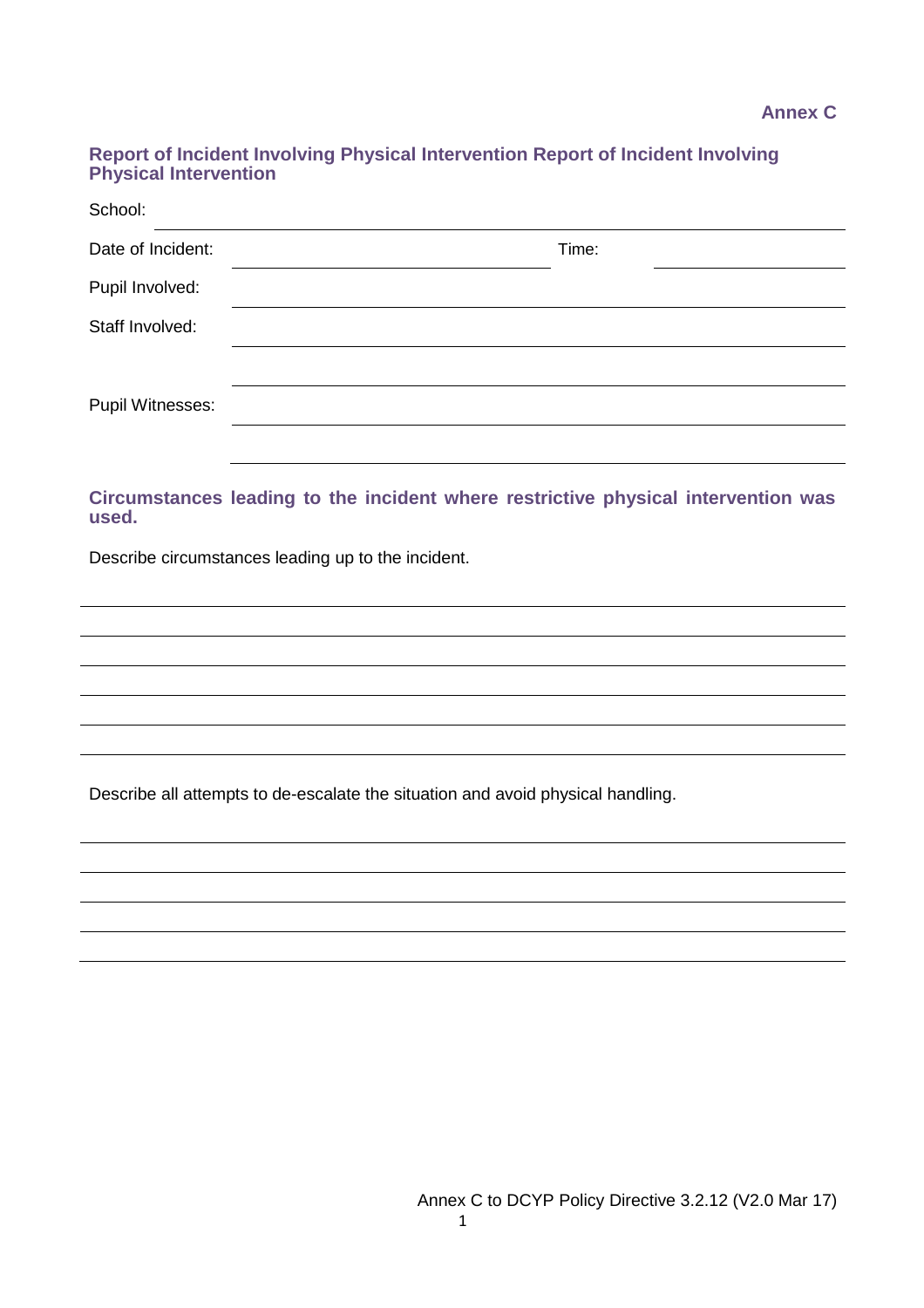#### **Physical Intervention:**

| Reason for using physical intervention           |        |
|--------------------------------------------------|--------|
| Was the pupil/staff concerned at risk of injury? | YES/NO |
| Were other children liable to injury?            | YES/NO |
| Was property about to be damaged?                | YES/NO |
| Was the child trying to run away?                | YES/NO |
| Was good order/discipline being compromised?     | YES/NO |
|                                                  |        |
|                                                  |        |

Was this used as part of a planned intervention? YES/NO If Yes attach the Positive Handling Plan.

Describe the type of physical intervention used. If pupil was held, state approximate duration.

If more than one member of staff was involved, each should record their actions separately and attach such records to this form. Are the other records attached? YES/NO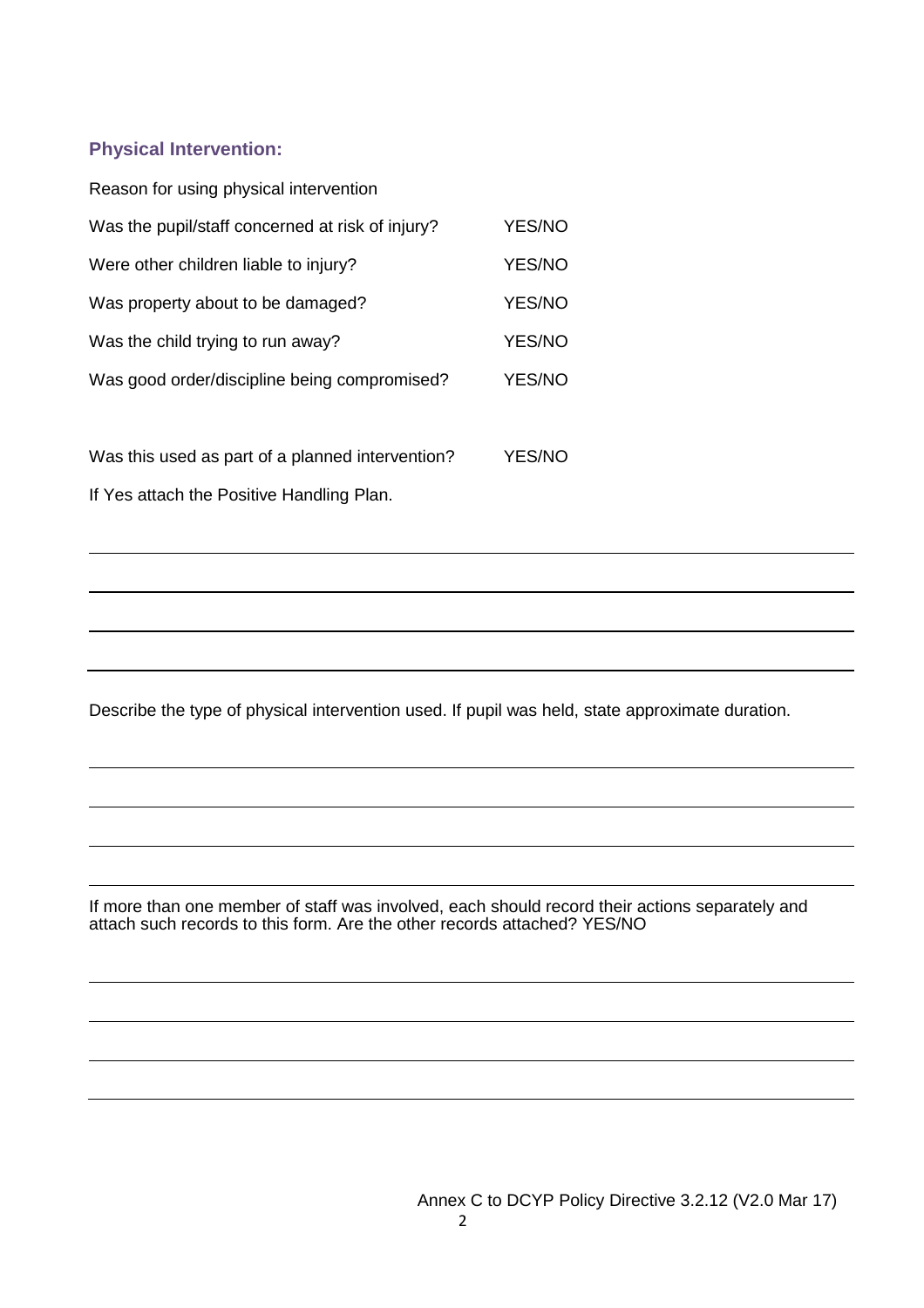#### **Behaviour following the physical intervention.**

Describe pupil's behaviour from point when hold was released until either supervision was handed over to someone else, or normal activities were resumed.

#### **Injuries (include details of medical attention):**

To pupil:

To staff:

Signed:

Date:

**PLEASE ENSURE ALL SECTIONS OF THE PAGE OVERLEAF ARE COMPLETED BEFORE SENDING TO YOUR LINK SENIOR EDUCATIONAL PSYCHOLOGIST AND THE PRINCIPAL EDUCATIONAL PSYCHOLOGIST**